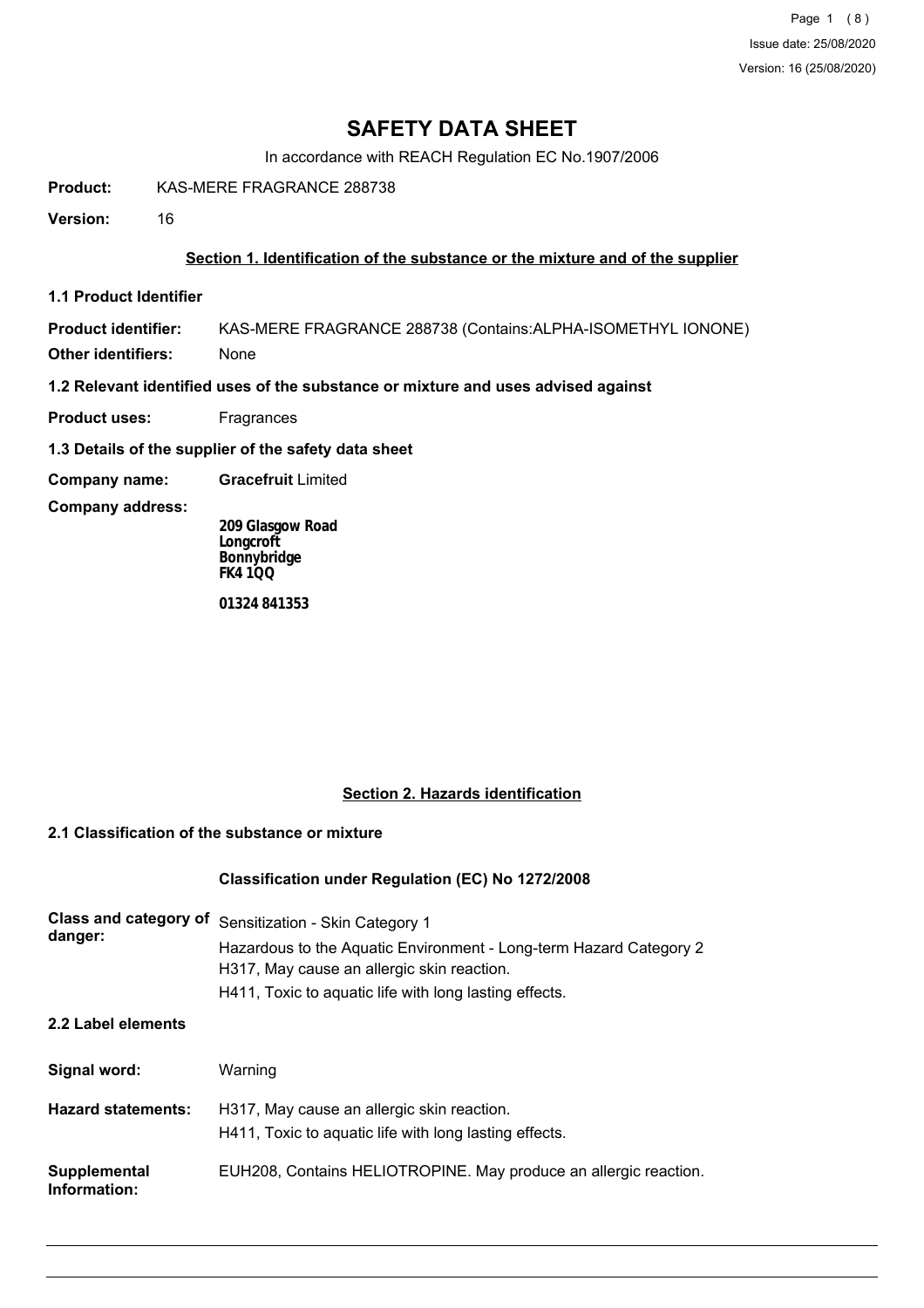Page 2 (8) Issue date: 25/08/2020 Version: 16 (25/08/2020)

# **SAFETY DATA SHEET**

In accordance with REACH Regulation EC No.1907/2006

**Product:** KAS-MERE FRAGRANCE 288738

**Version:** 16

**Precautionary statements:**

P272, Contaminated work clothing should not be allowed out of the workplace.

P273, Avoid release to the environment.

P261, Avoid breathing vapour or dust.

P280, Wear protective gloves/eye protection/face protection.

P302/352, IF ON SKIN: Wash with plenty of soap and water.

P333/313, If skin irritation or rash occurs: Get medical advice/attention.

P363, Wash contaminated clothing before reuse.

P391, Collect spillage.

P501, Dispose of contents/container to approved disposal site, in accordance with local regulations.



**Other hazards:** Hydrocarbon Concentration %: 0.400%

# **Section 3. Composition / information on ingredients**

### **3.2 Mixtures**

**Pictograms:**

#### **Contains:**

| <b>Name</b>                                                            | <b>CAS</b>                 | <b>EC</b> | <b>REACH Registration</b><br>No. | $\frac{9}{6}$ | <b>Classification for</b><br>(CLP) 1272/2008 |
|------------------------------------------------------------------------|----------------------------|-----------|----------------------------------|---------------|----------------------------------------------|
| <b>ISOCAMPHENYL</b><br><b>ICYCLOHEXANOL</b><br><b>IMIXED ISOMERS</b>   | 66068-84-6                 | 266-100-3 |                                  | $1 - 5%$      | SCI 2-EH C2:H315-<br>H411.-                  |
| <b>IOXACYCLOHEXADEC</b><br>IEN-2-ONE                                   | 34902-57-3.<br>111879-80-2 | 422-320-3 | 01-0000016883-62-xxxx            | $1 - 5%$      | EH A1-EH C1;H410,-                           |
| IALPHA-ISOMETHYL<br><b>IONONE</b>                                      | 127-51-5                   | 204-846-3 |                                  | 1-<5%         | SS 1B-EH C2:H317-<br>H411.-                  |
| <b>HELIOTROPINE</b>                                                    | 120-57-0                   | 204-409-7 |                                  | $0.1 - 1\%$   | SS 1B:H317.-                                 |
| <b>TRIMETHYLCYCLOPE</b><br>INTFNYI<br><b>IDIMETHYLISOPENTEN</b><br>IOL | 107898-54-4 411-580-3      |           |                                  | $0.1 - 1\%$   | SCI 2-EH A1-EH C1;<br>H315-H410.-            |
| OCTAHYDROCOUMAR 4430-31-3<br>lιn                                       |                            | 224-623-4 |                                  | $0.1 - 1\%$   | IEDI 1:H318.-                                |
| ALPHA-CEDRENE                                                          | 469-61-4                   | 207-418-4 |                                  | $< 0.1\%$     | AH 1-EH A1-EH C1:<br>H304-H410.-             |
| <b>IBETA CEDRENE</b>                                                   | 546-28-1                   | 208-898-8 |                                  | < 0.1%        | AH 1-EH A1-EH C1:<br>H304-H410.-             |

**Substances with Community workplace exposure limits:**

Not Applicable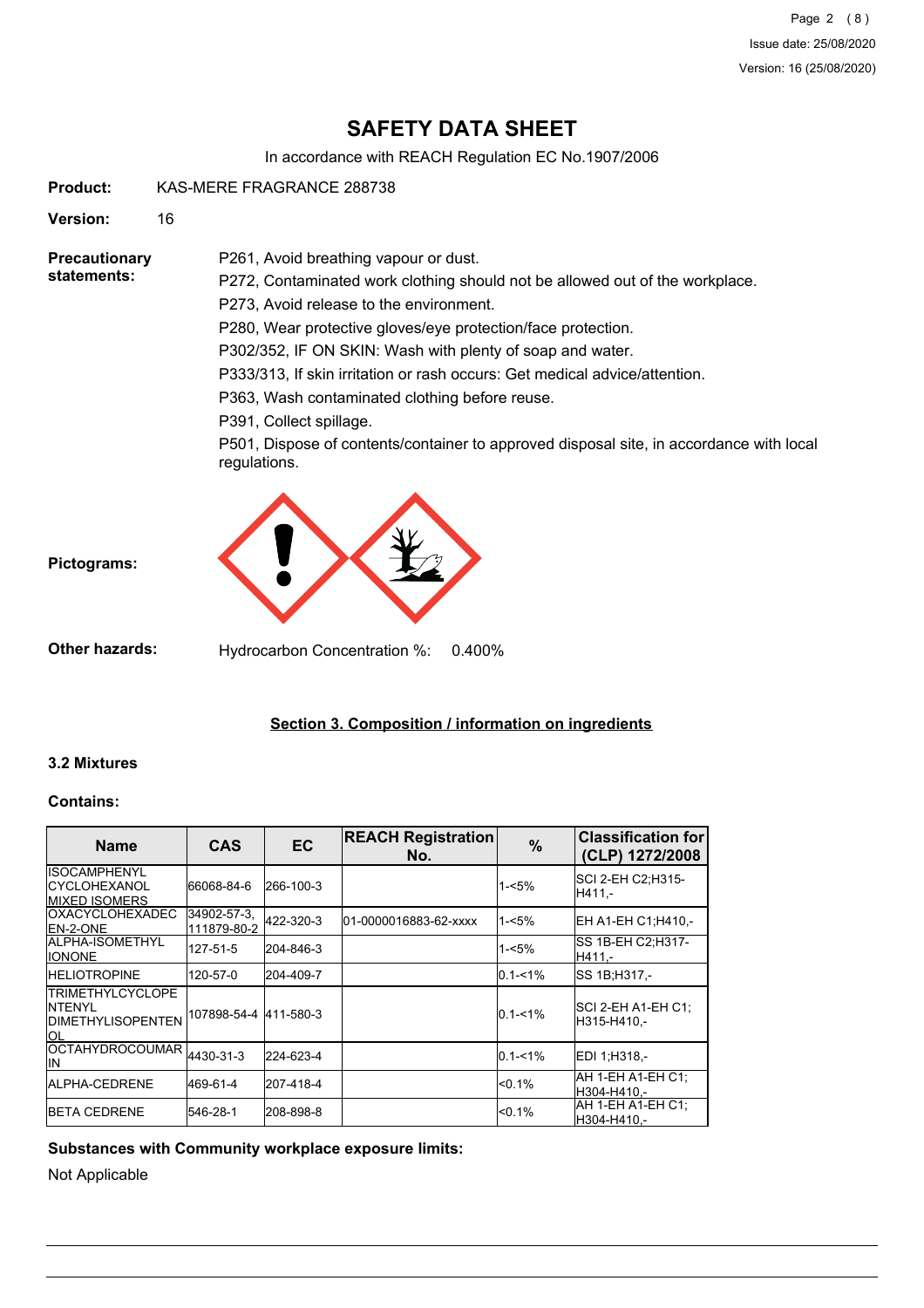Page 3 (8) Issue date: 25/08/2020 Version: 16 (25/08/2020)

# **SAFETY DATA SHEET**

In accordance with REACH Regulation EC No.1907/2006

**Product:** KAS-MERE FRAGRANCE 288738

**Version:** 16

**Substances that are persistent, bioaccumulative and toxic or very persistent and very bioaccumulative, greater than 0.1%:**

Not Applicable

## **Section 4. First-aid measures**

### **4.1 Description of first aid measures**

IF ON SKIN: Wash with plenty of soap and water.

### **4.2 Most important symptoms and effects, both acute and delayed**

May cause an allergic skin reaction.

## **4.3 Indication of any immediate medical attention and special treatment needed**

None expected, see Section 4.1 for further information.

### **SECTION 5: Firefighting measures**

#### **5.1 Extinguishing media**

Suitable media: Carbon dioxide, Dry chemical, Foam.

### **5.2 Special hazards arising from the substance or mixture**

In case of fire, may be liberated: Carbon monoxide, Unidentified organic compounds.

### **5.3 Advice for fire fighters:**

In case of insufficient ventilation, wear suitable respiratory equipment.

### **Section 6. Accidental release measures**

### **6.1 Personal precautions, protective equipment and emergency procedures:**

Avoid inhalation. Avoid contact with skin and eyes. See protective measures under Section 7 and 8.

### **6.2 Environmental precautions:**

Keep away from drains, surface and ground water, and soil.

### **6.3 Methods and material for containment and cleaning up:**

Remove ignition sources. Provide adequate ventilation. Avoid excessive inhalation of vapours. Contain spillage immediately by use of sand or inert powder. Dispose of according to local regulations.

### **6.4 Reference to other sections:**

Also refer to sections 8 and 13.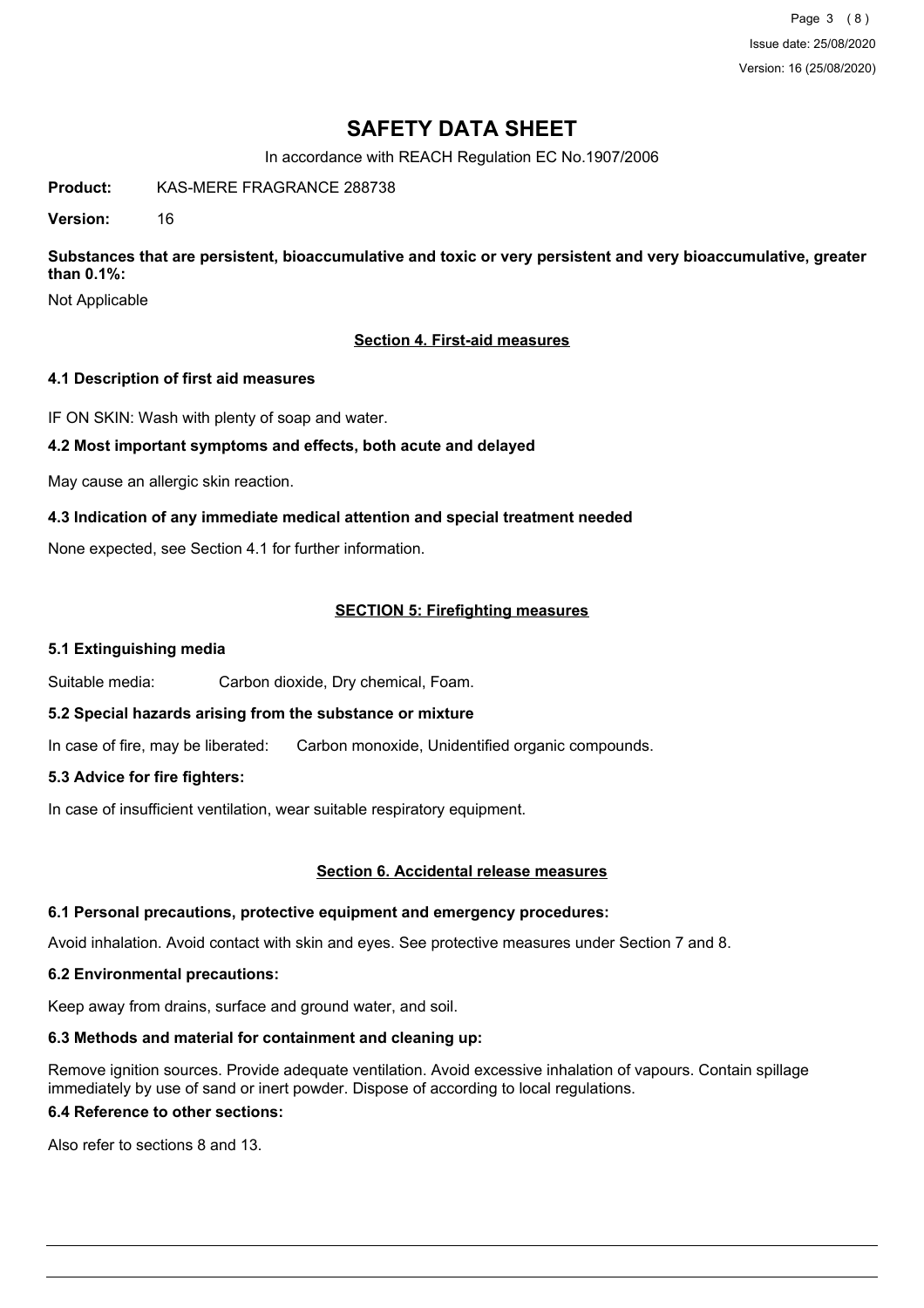Page 4 (8) Issue date: 25/08/2020 Version: 16 (25/08/2020)

# **SAFETY DATA SHEET**

In accordance with REACH Regulation EC No.1907/2006

**Product:** KAS-MERE FRAGRANCE 288738

**Version:** 16

## **Section 7. Handling and storage**

#### **7.1 Precautions for safe handling:**

Keep away from heat, sparks, open flames and hot surfaces. - No smoking. Use personal protective equipment as required. Use in accordance with good manufacturing and industrial hygiene practices. Use in areas with adequate ventilation Do not eat, drink or smoke when using this product.

### **7.2 Conditions for safe storage, including any incompatibilities:**

Store in a well-ventilated place. Keep container tightly closed. Keep cool. Ground/bond container and receiving equipment. Use explosion-proof electrical, ventilating and lighting equipment. Use only non-sparking tools. Take precautionary measures against static discharge.

### **7.3 Specific end use(s):**

Fragrances: Use in accordance with good manufacturing and industrial hygiene practices.

### **Section 8. Exposure controls/personal protection**

#### **8.1 Control parameters**

Workplace exposure limits: Not Applicable

### **8.2 Exposure Controls**

### **Eye / Skin Protection**

Wear protective gloves/eye protection/face protection

### **Respiratory Protection**

Under normal conditions of use and where adequate ventilation is available to prevent build up of excessive vapour, this material should not require special engineering controls. However, in conditions of high or prolonged use, or high temperature or other conditions which increase exposure, the following engineering controls can be used to minimise exposure to personnel: a) Increase ventilation of the area with local exhaust ventilation. b) Personnel can use an approved, appropriately fitted respirator with organic vapour cartridge or canisters and particulate filters. c) Use closed systems for transferring and processing this material.

Also refer to Sections 2 and 7.

### **Section 9. Physical and chemical properties**

### **9.1 Information on basic physical and chemical properties**

| Clear colourless to pale yellow liquid |
|----------------------------------------|
| Not determined                         |
| Not determined                         |
| Not determined                         |
| Not determined                         |
| Not determined                         |
| $>$ 100 °C                             |
| Not determined                         |
|                                        |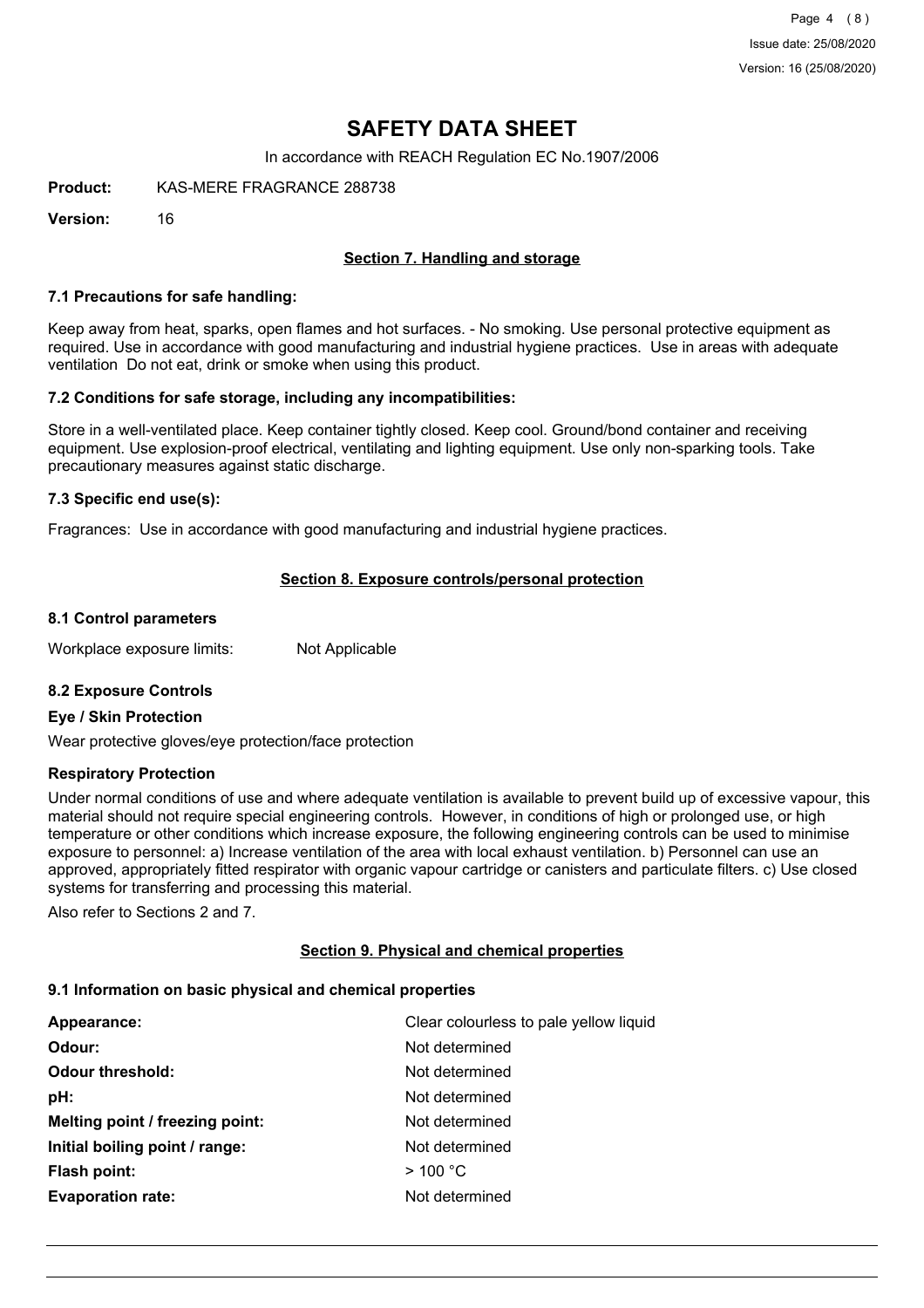Page 5 (8) Issue date: 25/08/2020 Version: 16 (25/08/2020)

# **SAFETY DATA SHEET**

In accordance with REACH Regulation EC No.1907/2006

**Product:** KAS-MERE FRAGRANCE 288738

**Version:** 16

| Flammability (solid, gas):                    | Not determined                               |
|-----------------------------------------------|----------------------------------------------|
| Upper/lower flammability or explosive limits: | Product does not present an explosion hazard |
| Vapour pressure:                              | 0.02107268 mmHg                              |
| Vapour density:                               | Not determined                               |
| <b>Relative density:</b>                      | 1.0180 - 1.0220                              |
| Solubility(ies):                              | Not determined                               |
| Partition coefficient: n-octanol/water:       | Not determined                               |
| Auto-ignition temperature:                    | Not determined                               |
| <b>Decomposition temperature:</b>             | Not determined                               |
| Viscosity:                                    | Not determined                               |
| <b>Explosive properties:</b>                  | Not expected                                 |
| <b>Oxidising properties:</b>                  | Not expected                                 |

**9.2 Other information:** None available

### **Section 10. Stability and reactivity**

### **10.1 Reactivity:**

Presents no significant reactivity hazard, by itself or in contact with water.

#### **10.2 Chemical stability:**

Good stability under normal storage conditions.

### **10.3 Possibility of hazardous reactions:**

Not expected under normal conditions of use.

#### **10.4 Conditions to avoid:**

Avoid extreme heat.

#### **10.5 Incompatible materials:**

Avoid contact with strong acids, alkalis or oxidising agents.

#### **10.6 Hazardous decomposition products:**

Not expected.

### **Section 11. Toxicological information**

#### **11.1 Information on toxicological effects**

This mixture has not been tested as a whole for health effects. The health effects have been calculated using the methods outlined in Regulation (EC) No 1272/2008 (CLP).

| <b>Acute Toxicity:</b>            | Based on available data the classification criteria are not met. |
|-----------------------------------|------------------------------------------------------------------|
| <b>Acute Toxicity Oral</b>        | Not Applicable                                                   |
| <b>Acute Toxicity Dermal</b>      | Not Applicable                                                   |
| Acute Toxicity Inhalation         | Not Available                                                    |
| <b>Skin corrosion/irritation:</b> | Based on available data the classification criteria are not met. |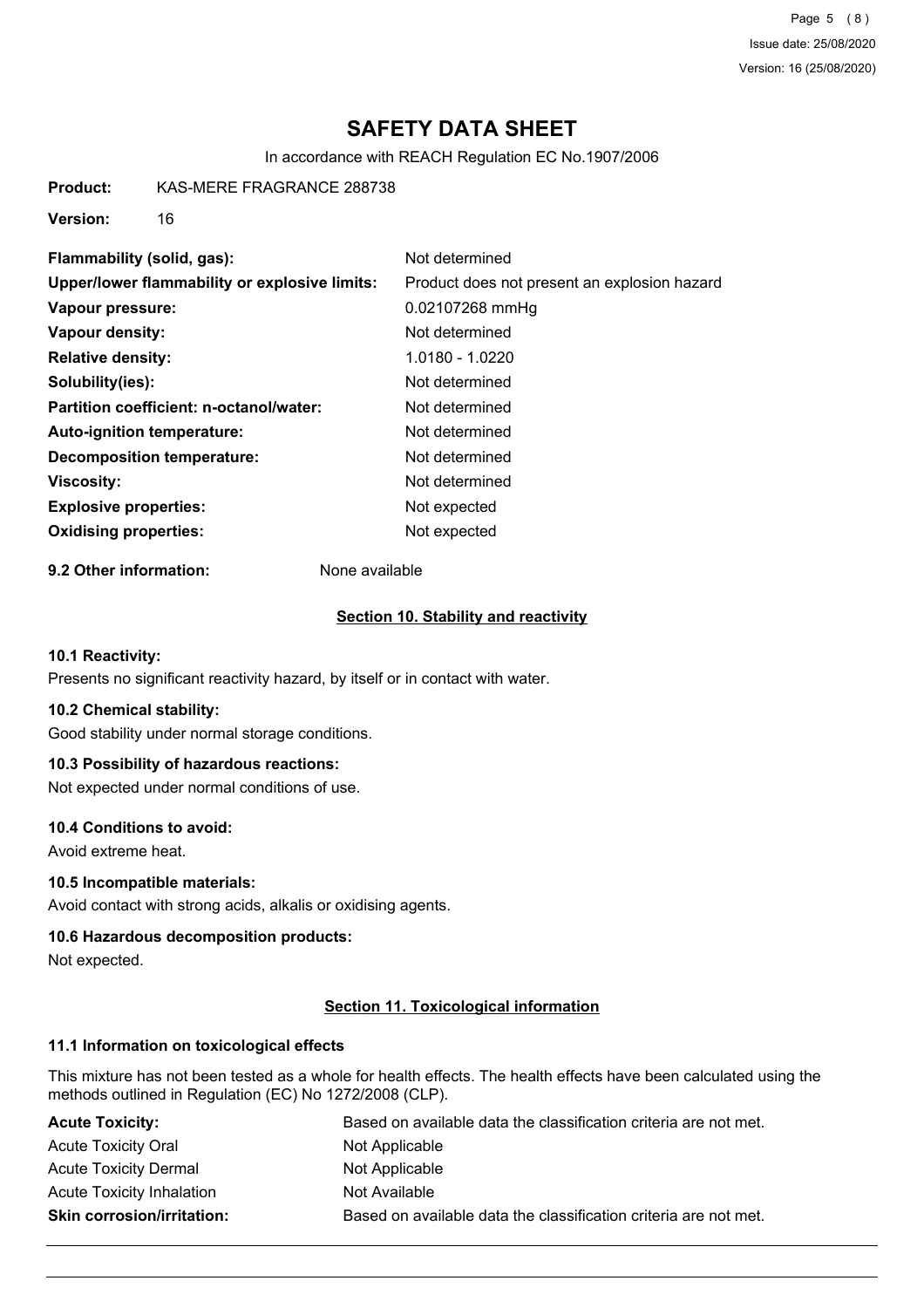# **SAFETY DATA SHEET**

In accordance with REACH Regulation EC No.1907/2006

**Product:** KAS-MERE FRAGRANCE 288738

**Version:** 16

| Serious eye damage/irritation:            | Based on available data the classification criteria are not met. |
|-------------------------------------------|------------------------------------------------------------------|
| <b>Respiratory or skin sensitisation:</b> | Sensitization - Skin Category 1                                  |
| Germ cell mutagenicity:                   | Based on available data the classification criteria are not met. |
| Carcinogenicity:                          | Based on available data the classification criteria are not met. |
| <b>Reproductive toxicity:</b>             | Based on available data the classification criteria are not met. |
| <b>STOT-single exposure:</b>              | Based on available data the classification criteria are not met. |
| <b>STOT-repeated exposure:</b>            | Based on available data the classification criteria are not met. |
| <b>Aspiration hazard:</b>                 | Based on available data the classification criteria are not met. |

### **Information about hazardous ingredients in the mixture**

Not Applicable

Refer to Sections 2 and 3 for additional information.

### **Section 12. Ecological information**

### **12.1 Toxicity:**

| Toxic to aquatic life with long lasting effects.                         |               |
|--------------------------------------------------------------------------|---------------|
| 12.2 Persistence and degradability:                                      | Not available |
| 12.3 Bioaccumulative potential:                                          | Not available |
| 12.4 Mobility in soil:                                                   | Not available |
| 12.5 Results of PBT and vPvB assessment:                                 |               |
| This substance does not meet the PBT/vPvB criteria of REACH, annex XIII. |               |
| 12.6 Other adverse effects:                                              | Not available |

### **Section 13. Disposal considerations**

# **13.1 Waste treatment methods:**

Dispose of in accordance with local regulations. Avoid disposing into drainage systems and into the environment. Empty containers should be taken to an approved waste handling site for recycling or disposal.

#### **Section 14. Transport information**

| 14.1 UN number:                    | UN3082                                                                                                                          |
|------------------------------------|---------------------------------------------------------------------------------------------------------------------------------|
| 14.2 UN Proper Shipping Name:      | ENVIRONMENTALLY HAZARDOUS SUBSTANCE, LIQUID, N.O.S.<br>(OXACYCLOHEXADECEN-2-ONE, TRIMETHYLCYCLOPENTENYL<br>DIMETHYLISOPENTENOL) |
| 14.3 Transport hazard class(es):   | 9                                                                                                                               |
| Sub Risk:                          |                                                                                                                                 |
| 14.4. Packing Group:               | Ш                                                                                                                               |
| <b>14.5 Environmental hazards:</b> | This is an environmentally hazardous substance.                                                                                 |
| 14.6 Special precautions for user: | None additional                                                                                                                 |
|                                    | 14.7 Transport in bulk according to Annex II of MARPOL73/78 and the IBC Code:                                                   |
| <b>ALL PROPERTY</b>                |                                                                                                                                 |

Not applicable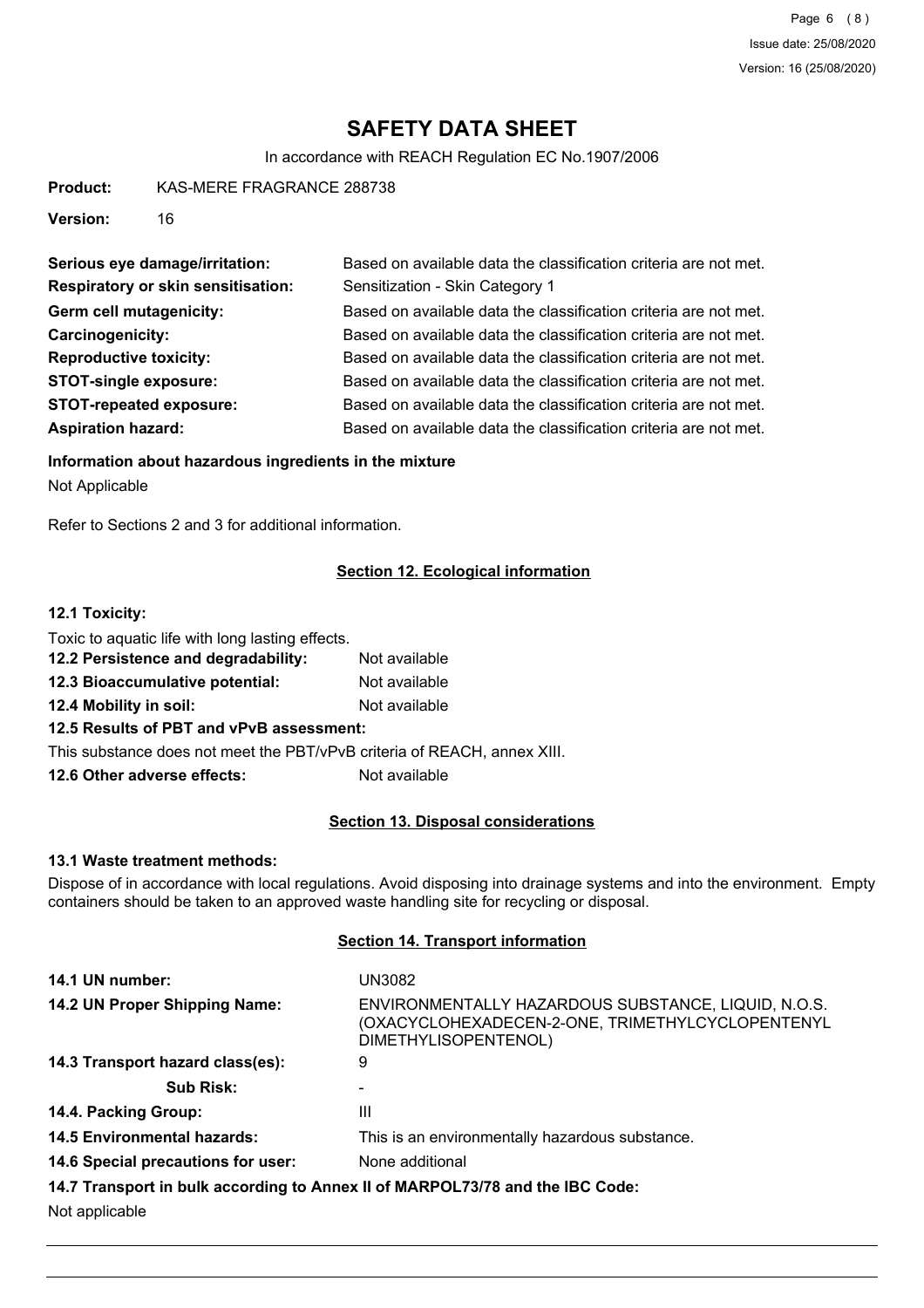Page 7 (8) Issue date: 25/08/2020 Version: 16 (25/08/2020)

# **SAFETY DATA SHEET**

In accordance with REACH Regulation EC No.1907/2006

**Product:** KAS-MERE FRAGRANCE 288738

**Version:** 16

## **Section 15. Regulatory information**

# **15.1 Safety, health and environmental regulations/legislation specific for the substance or mixture** None additional

### **15.2 Chemical Safety Assessment**

A Chemical Safety Assessment has not been carried out for this product.

# **Section 16. Other information**

| <b>Concentration % Limits:</b>       | EH C2=43.49% EH C3=4.35% SS 1=71.43% |
|--------------------------------------|--------------------------------------|
| Total Fractional Values:             | EH C2=2.30 EH C3=22.99 SS 1=1.40     |
| $\boldsymbol{V}$ ari ta waritalamari |                                      |

#### **Key to revisions:**

14.2. UN proper shipping name Concentration % Limits SECTION 3: Composition/information on ingredients Total Fractional Values

#### **Key to abbreviations:**

| Abbreviation     | <b>Meaning</b>                                                                                                                      |
|------------------|-------------------------------------------------------------------------------------------------------------------------------------|
| AH 1             | <b>Aspiration Hazard Category 1</b>                                                                                                 |
| EDI <sub>1</sub> | Eye Damage / Irritation Category 1                                                                                                  |
| EH A1            | Hazardous to the Aquatic Environment - Acute Hazard Category 1                                                                      |
| EH <sub>C1</sub> | Hazardous to the Aquatic Environment - Long-term Hazard Category 1                                                                  |
| EH <sub>C2</sub> | Hazardous to the Aquatic Environment - Long-term Hazard Category 2                                                                  |
| H304             | May be fatal if swallowed and enters airways.                                                                                       |
| H315             | Causes skin irritation.                                                                                                             |
| H317             | May cause an allergic skin reaction.                                                                                                |
| H318             | Causes serious eye damage.                                                                                                          |
| H410             | Very toxic to aquatic life with long lasting effects.                                                                               |
| H411             | Toxic to aquatic life with long lasting effects.                                                                                    |
| P261             | Avoid breathing vapour or dust.                                                                                                     |
| P264             | Wash hands and other contacted skin thoroughly after handling.                                                                      |
| P272             | Contaminated work clothing should not be allowed out of the workplace.                                                              |
| P273             | Avoid release to the environment.                                                                                                   |
| P280             | Wear protective gloves/eye protection/face protection.                                                                              |
| P301/310         | IF SWALLOWED: Immediately call a POISON CENTER or doctor/physician.                                                                 |
| P302/352         | IF ON SKIN: Wash with plenty of soap and water.                                                                                     |
| P305/351/338     | IF IN EYES: Rinse cautiously with water for several minutes. Remove contact lenses, if present and easy to<br>do. Continue rinsing. |
| P310             | Immediately call a POISON CENTER or doctor/physician.                                                                               |
| P331             | Do not induce vomiting.                                                                                                             |
| P332/313         | If skin irritation occurs: Get medical advice/attention.                                                                            |